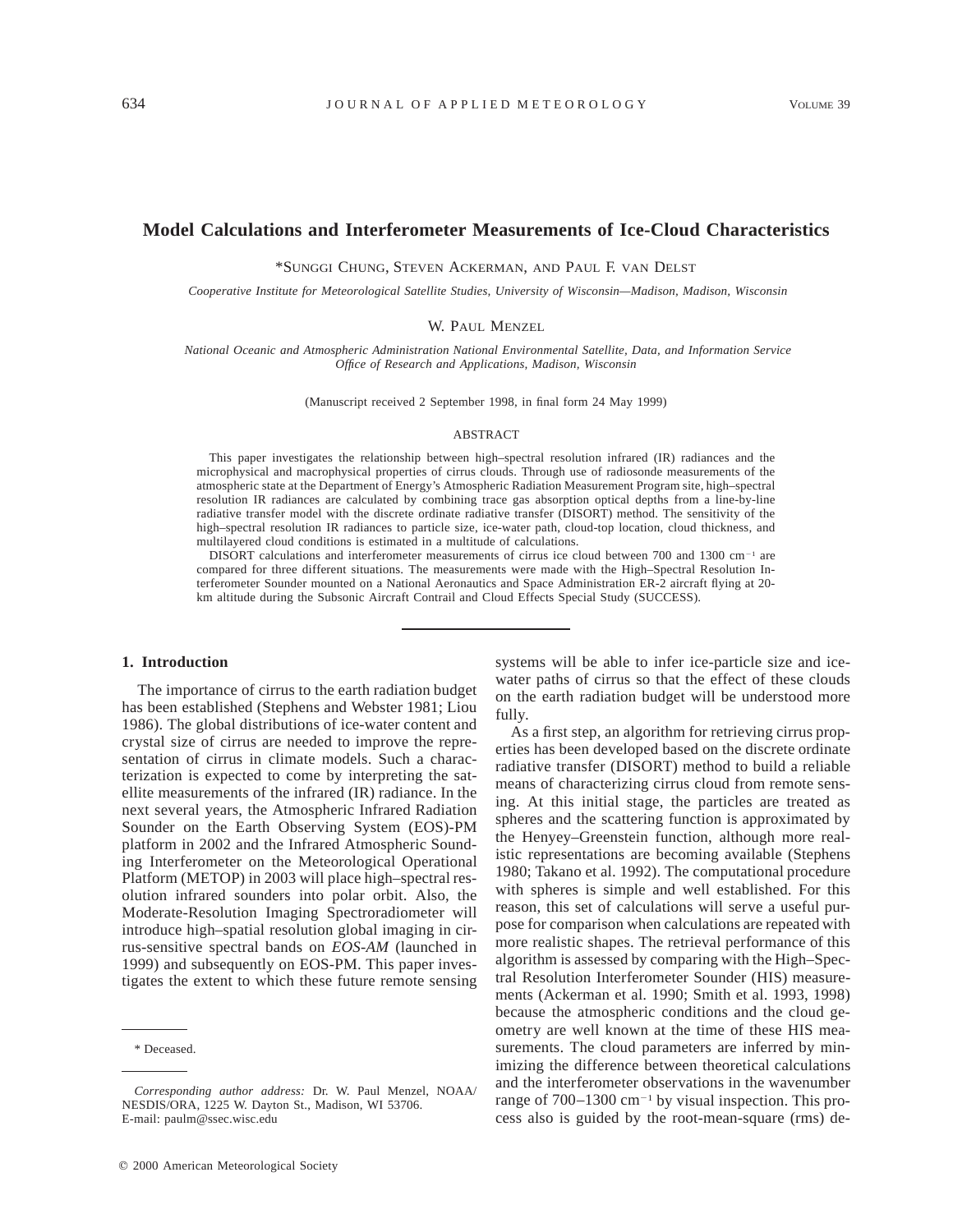viation between the calculation and observation. The accuracy of the retrieved effective microphysical properties is tied fundamentally to accurate specification of the cloud boundaries. In the referenced studies, cloud boundaries were specified with lidar measurements. In the absence of a lidar, a single cloud effective altitude may be assigned using the carbon dioxide  $(CO<sub>2</sub>)$  slicing method (Smith and Frey 1990).

A description of the DISORT model is presented in section 2. The sensitivity of high–spectral resolution IR observations to cirrus cloud microphysical and macrophysical properties with simulated datasets is investigated in section 3. Particle size and ice-water path are explored in sections 3a and 3b, respectively. Section 3c investigates the sensitivity of high–spectral resolution measurements to cloud property retrieval in the presence of errors in cloud boundary assignment. Simulations showing the errors associated with retrievals under multilayered cloud conditions are presented in section 3d. Section 3e describes simulations that assess the sensitivity of the high–spectral resolution measurements to vertical variations in cloud particle size.

Comparisons between HIS measurements and the current calculations, along with the retrieved effective particle size and ice-water path, are presented in section 4. Conclusions are made in section 5.

#### **2. Calculation of emitted spectra for ice clouds**

The differential equation for radiative transfer is well known (Chandrasekhar 1960; Stamnes et al. 1988; Tsay et al. 1990). Using the algorithm of Stamnes et al. (1988),

$$
\mu \frac{du_{\nu}(\tau_{\nu}, \mu, \phi)}{d\tau} = u_{\nu}(\tau_{\nu}, \mu, \phi) - S_{\nu}(\tau_{\nu}, \mu, \phi), \quad (1)
$$

where  $u_{\nu}(\tau_{\nu}, \mu, \phi)$  is the (specific) intensity of monochromatic frequency  $\nu$  in the plane-parallel layer of optical depth  $\tau_{\nu}$  in the direction of ( $\mu$ ,  $\phi$ ). Here  $\phi$  is the azimuthal angle, and  $\mu$  is the cosine of the zenith angle. The source function  $S_p$  consists of

$$
S_{\nu}(\tau_{\nu}, \mu, \phi) = \frac{\omega_{\nu}(\tau_{\nu})}{4\pi} \int_{0}^{2\pi} d\phi' \int_{-1}^{1} d\mu'
$$
  
×  $P_{\nu}(\tau_{\nu}, \mu, \phi; \mu', \phi')u_{\nu}(\tau_{\nu}, \mu', \phi')$   
+  $Q_{\nu}(\tau_{\nu}, \mu, \phi),$  (2)

where  $\omega_{\nu}$  is the single scattering albedo and  $P_{\nu}(\tau_{\nu}, \mu, \phi)$ ;  $\mu'$ ,  $\phi'$ ) is the phase function. The first term on the righthand side of the equation represents the multiple scattering. The second term represents the internal source and generally is written as

$$
Q_{\nu}(\tau_{\nu}, \mu, \phi) = Q_{\nu}^{(\text{thermal})}(\tau_{\nu}, \mu, \phi)
$$

$$
+ Q_{\nu}^{(\text{beam})}(\tau_{\nu}, \mu, \phi), \qquad (3)
$$

$$
Q_{\nu}^{(\text{thermal})}(\tau_{\nu}, \mu, \phi) = [1 - \omega_{\nu}(\tau_{\nu})]B_{\nu}(T), \text{ and } (4)
$$

$$
Q_{\nu}^{\text{beam}}(\tau_{\nu}, \mu, \phi) = \frac{\omega_{\nu}(\tau_{\nu})}{4\pi} I^{\text{inc}} P_{\nu}(\tau_{\nu}, \mu, \phi; -\mu_{0}, \phi_{0})
$$
  
× exp $(-\tau_{\nu}/\mu_{0}),$  (5)

where  $B_n(T)$  is the Planck function at temperature *T*,  $Q_{\nu}^{(\text{beam})}$  arises from the usual distinction between direct and diffuse radiation, and  $I<sup>inc</sup>$  and  $\mu_0, \phi_0$  are the incident intensity and the solar angles, respectively.

In the DISORT method, the scattering phase function is expanded by the Legendre polynomials as

$$
P(\tau_{\nu}, \cos \Theta) = \sum_{\ell=0}^{2N-1} (2\ell + 1) g_{\ell}(\tau_{\nu}) P_{\ell}(\cos \Theta), \quad (6)
$$

where

$$
\cos \Theta = \mu \mu' + [(1 - \mu^2)(1 - \mu'^2) \cos(\phi - \phi')]^{1/2}.
$$
\n(7)

Accordingly, the intensity function is expanded as

$$
u_{\nu}(\tau_{\nu}, \mu, \phi) = \sum_{m=0}^{2N-1} u_{\nu}^{m}(\tau_{\nu}, \mu) \cos[m(\phi_{0} - \phi)]. \quad (8)
$$

In this work, Eq. (1) is solved for one wavenumber at a time from 700.0 to 1300.0 cm<sup>-1</sup> in steps of 0.1 cm<sup>-1</sup> using the DISORT algorithm of Stamnes et al. 1988. The number of expansion terms 2*N* in Eqs. (6) and (8) is relevant to the accuracy of the numerical integration by Gaussian quadrature. Calculations with *N* equal to 16, 24, and 32 produce results within 0.02% of one another among the three sets in the entire range of 700–  $1300 \text{ cm}^{-1}$ ; as computer time was a minimal constraint, however,  $N = 24$  (instead of  $N = 16$ ) was adopted in this work. Contributions to the source function  $Q_{\nu}^{(\text{beam})}$ in Eq. (3) from the sun are presumed to be insignificant in the infrared range between 700 and 1300  $cm^{-1}$  and are ignored. The phase function is approximated by the Henyey–Greenstein function so that  $g_{\ell}(\tau_n)$  in Eq. (6) is replaced by the  $\ell$ th power of the asymmetry factor, that is,

$$
g_{\ell}(\tau_{\nu}) = g_{\text{asym}}^{\ell}(\tau_{\nu}). \tag{9}
$$

The extinction coefficient (and hence  $\tau_{v}$ ), the singlescattering albedo  $\omega_{\nu}$ , and the asymmetry factor  $g_{\text{asym}}(\tau_{\nu})$ are computed from Mie calculations for various clouds, assuming a Deirmendjian-type distribution function (Deirmendjian 1964) at radial distance *r*,

$$
n(r) = ar^{\alpha} \exp(-br). \tag{10}
$$

If the peak of the distribution function occurs at  $r_c$ , then

$$
b = \alpha/r_c. \tag{11}
$$

In this work,  $\alpha$  is chosen to be 6. The normalization constant is given by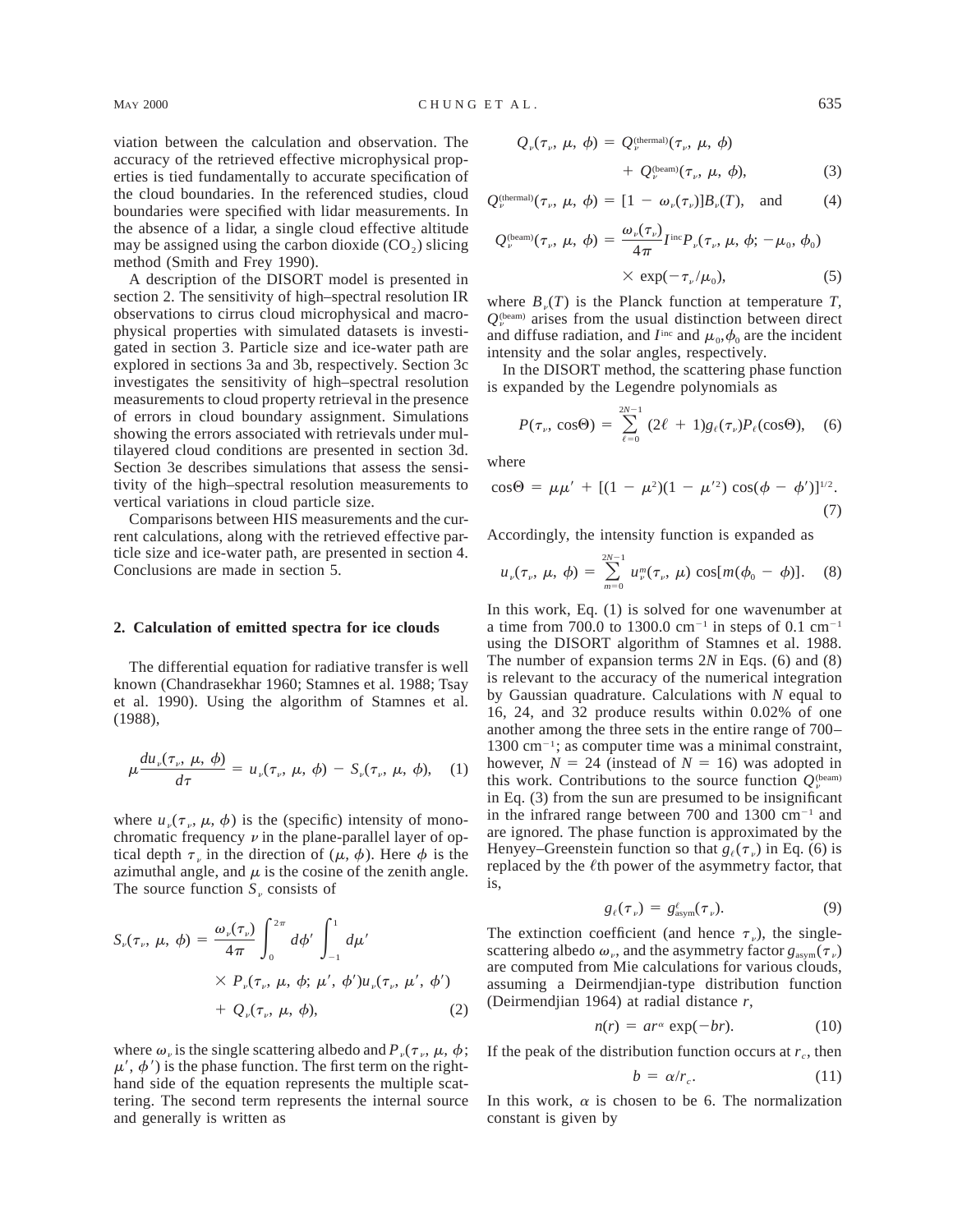$$
a = \left(\frac{\alpha}{r_c}\right)^{(\alpha+1)} / (\alpha!). \tag{12}
$$

The ice particle is assumed to be spherical, and the particle size is measured in terms of the effective radius, defined as

$$
r_{\rm eff} = \frac{\int_0^\infty n(r)r^3 dr}{\int_0^\infty n(r)r^2 dr}.
$$
 (13)

The atmospheric temperature, pressure, and relative humidity as a function of the altitude are inferred from radiosondes launched from the Department of Energy Atmospheric Radiation Measurement (ARM) Program site (Lesht 1995). The clear-sky optical depths are computed as the integral sum of the absorption by water  $(H<sub>2</sub>O)$  and other atmospheric molecules using a lineby-line radiative transfer model (LBLRTM) (Clough et al. 1992). The atmosphere (0.315–20.0 km) is divided into 56 layers so that the temperature difference across any boundary is no greater than 3.5 K. The theoretical calculations of spectra in ice-cloud situations are performed using the DISORT method (Stamnes et al. 1988).

# **3. Sensitivity studies**

The particle effective size  $r_{\text{eff}}$  and the ice-water path (IWP) are important cirrus microphysical properties for radiative transfer. The cloud-top and -base altitudes also are important as they define the effective cloud temperature. This section examines how the cloud forcing is affected by these characteristic parameters. Cloud forcing is defined as the difference of upwelling radiance of the clear and cloudy skies, expressed as a brightness temperature. This difference is due solely to the presence of the cirrus cloud as an identical atmospheric condition is assumed in both cases. The shape of the cirrus ice crystals also is important in the IR region (Takano et al. 1992), but it is beyond the scope of this paper to examine the effect of shape.

# *a. Ice-particle size (r eff)*

Variations in the cloud forcing spectra, resulting from the presence of a cirrus cloud, were investigated as a function of effective particle size  $r_{\text{eff}}$ . The DISORT calculation was performed for a 0.8-km-thick cloud layer at a cloud-top altitude of 10.8 km with an IWP of 10.0 g m22. Here and elsewhere, a layer of cloud is assumed to have a uniform  $r_{\text{eff}}$  and water density. Figure 1a shows the variation of the cloud forcing as a function of  $r_{\text{eff}}$ , ranging from 4.5 to 22.5  $\mu$ m. In the IR window region between 800 and 900  $cm^{-1}$ , the cloud forcing increases from 20 K for 22.5- $\mu$ m ice particles to more than 65 K

for  $4.5-\mu m$  ice particles; the smaller particles cause more attenuation in the IR window radiation for a fixed IWP. The spectral change in cloud forcing from 800 to  $1000 \text{ cm}^{-1}$  shows a pronounced *S* shape for smaller ice particles (less than 10  $\mu$ m), which becomes more linear for larger ice particles (greater than 10  $\mu$ m). This *S* shape was reported previously by Smith et al. (1998) for 7.0- $\mu$ m ice particles. This characteristic shape of the spectral cloud forcing between 800 and 1000  $cm^{-1}$  for small and large ice particles is useful for distinguishing the ice-particle size ranges of cirrus clouds. Between 1100 and 1200  $cm^{-1}$  the cloud forcing increases from about 15 to 40 K with decreasing ice-particle size, but there are no pronounced differences in the shape as  $r_{\text{eff}}$ is varied. In fact, in this range of wavenumbers, the cloud forcing is nearly constant as a function of wavenumber. Figure 1b is a companion plot to Fig. 1a in which the optical depth is kept constant (rather than the ice-water path). The variations of cloud forcing with the effective radius of ice particle are shown. The same general characteristics of Fig. 1a are apparent also in Fig. 1b.

Three radiative parameters are affected by a change of  $r_{\text{eff}}$ : the optical depth, albedo, and asymmetry factor. The cloud forcing between 800 and 1000  $cm^{-1}$  is affected more by changes in  $\tau$  than by changes in  $\omega$  or  $g<sub>asym</sub>$ . Thus, qualitatively speaking, the variation of  $r<sub>eff</sub>$ manifests itself mainly through changes in  $\tau$  between 800 and 1000  $cm^{-1}$ . On the other hand, changes in all three parameters affect the region between 1100 and  $1200 \text{ cm}^{-1}$ .

### *b. Ice-water path and cloud opaqueness*

The attenuation of radiation increases with increasing IWP and is wavenumber dependent. Figure 2 shows the spectral variation of the cloud forcing as IWP changes but  $r_{\text{eff}}$  is fixed at 7.5  $\mu$ m. Cloud forcing at 1000 cm<sup>-1</sup> increases from about 20 to 75 K as IWP increases from 7 to 80 g m<sup>-2</sup>; the corresponding change at 800 cm<sup>-1</sup> is 40–75 K. Large IWP renders the cloud opaque and the spectral cloud forcing becomes almost constant. The *S* shape of the cloud forcing is seen clearly for IWP equal to 7.0 and 15.0 g  $m^{-2}$  but is much less pronounced at IWP equal to  $22.5-30.0 \text{ g m}^{-2}$ . For IWP equal to 80.0 g  $m^{-2}$  the cloud forcing shows very little spectral dependence, and the cloud appears to be opaque. In this paper, a cloud is called opaque if the brightness temperature changes by less than 1 K across the spectrum as the underlying atmosphere changes with regard to temperature or humidity or the presence/absence of a lower layer of cloud. With this definition, clouds of  $r_{\text{eff}}$ equal to 7.5, 15.0, and 30.0  $\mu$ m become opaque when the IWP exceeds about 45, 70, and 130 g  $m^{-2}$ , respectively.

## *c. Cloud altitude and thickness*

Difficulties in defining the cloud altitude increase the uncertainty in the retrieved cloud properties. The cloud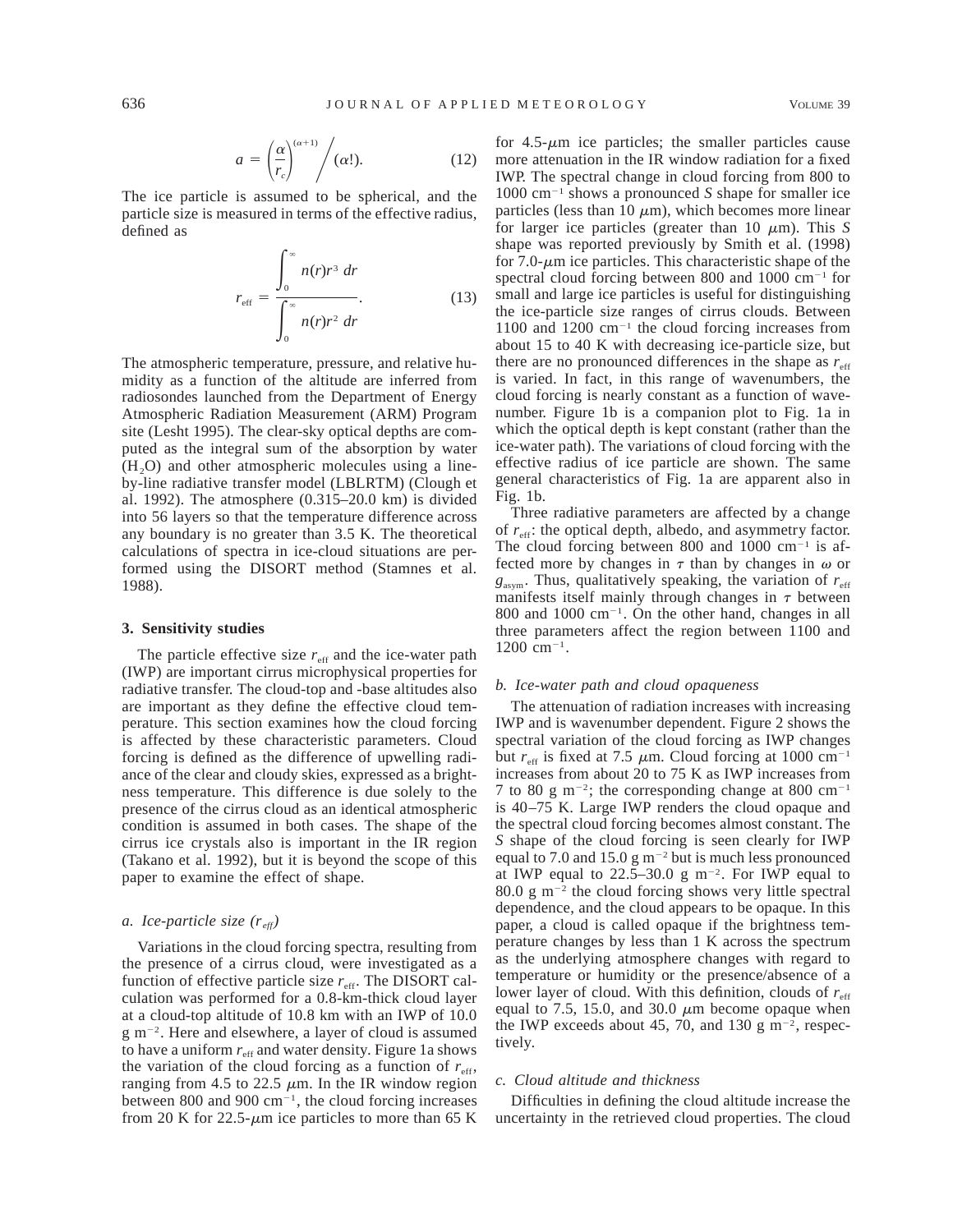

FIG. 1. The sensitivity of cloud forcing to the effective radius of cirrus cloud. Cloud forcing is defined as the brightness temperature difference between a clear- and a cloud-sky radiance. Eight different effective radii are assumed; they are (from the top curve to the bottom) 4.5, 6.0, 7.5, 9.0, 12.0, 15.0, 18.75, and 22.5  $\mu$ m. In (a) the cloud has a constant IWP of 10 g m<sup>-2</sup>, a cloud-top altitude of 10.8 km, and a thickness of 0.8 km. In (b) the cloud has a constant optical depth of 0.5 at 1000 cm<sup>-1</sup>, a cloud-top altitude of 10.8 km, and a thickness of 0.8 km.

boundaries when measured by lidar contribute minimally to the overall error in the retrieved values. On the other hand, when  $CO<sub>2</sub>$  slicing is used, some uncertainty is expected. For example, in the cloud-top altitude measurements by  $CO<sub>2</sub>$  slicing, Frey et al. (1999) report an rms deviation of 500 m from lidar altitude. To estimate the impact of uncertainty in cloud-top altitude, a reference upwelling radiance was computed for a 1.1 km-thick cloud ( $r_{\text{eff}}$  = 30  $\mu$ m and IWP = 20 g m<sup>-2</sup>) at a cloud-top altitude of 11.1 km. The IWP was retrieved by minimizing the cloud-forcing difference between the reference and the calculated spectra in the 700–1300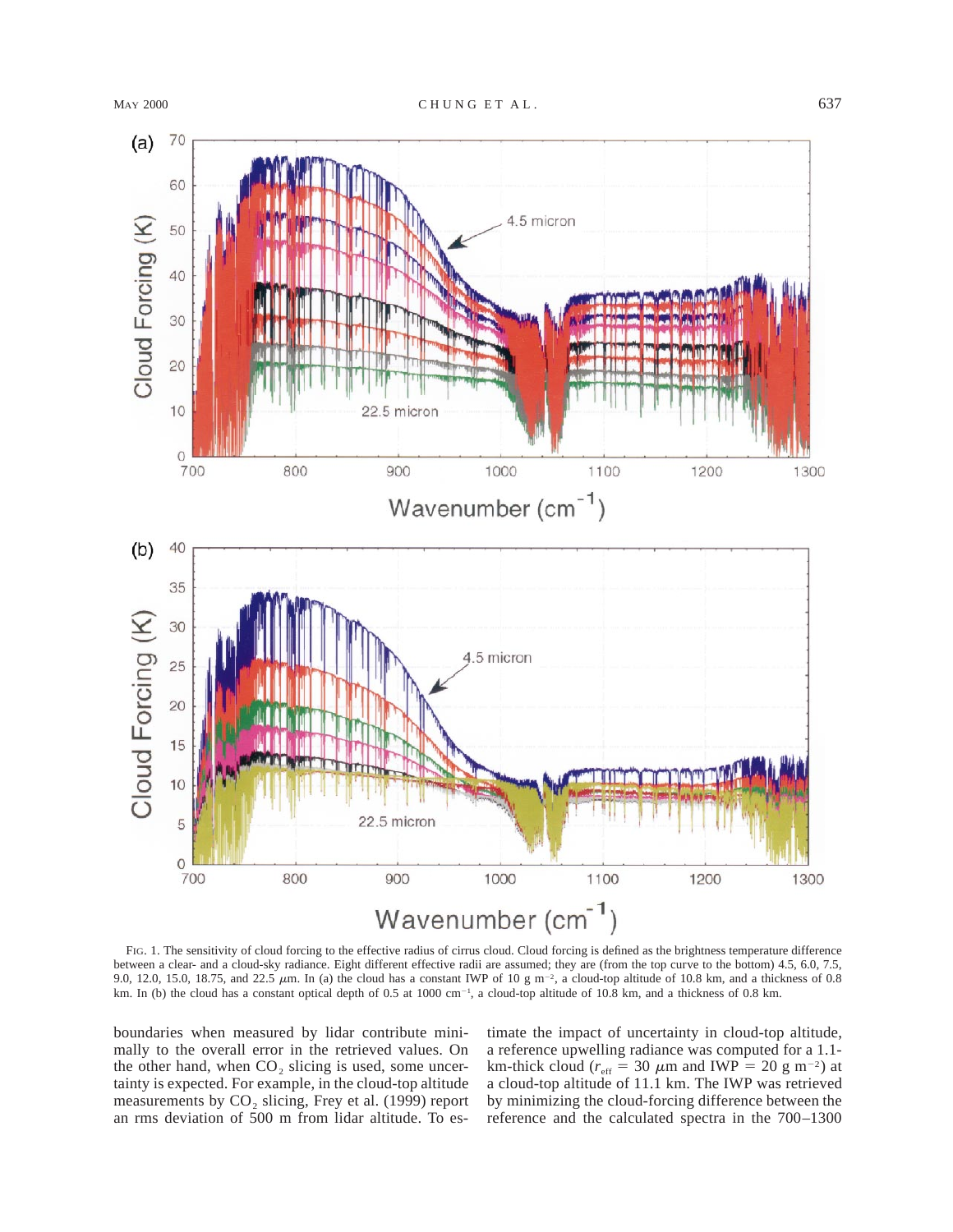

FIG. 2. Cloud forcing as a function of wavenumber for five different IWPs: 80, 30, 22.5, 15, and 7.0 g m<sup>-2</sup> (from top to bottom). The clouds have the same  $r_{\text{eff}}$  of 7.5  $\mu$ m, a cloud-top altitude of 10.8 km, and a thickness of 0.8 km.

 $cm^{-1}$  region. The IWP retrievals assumed a known clearsky spectrum, cloud thickness of 1.1 km, and an  $r_{\text{eff}}$  of 30  $\mu$ m. Figure 3 shows the error in the retrieved IWP as a function of the specified cloud-top altitude. An uncertainty of about 1.1 km in altitude leads to an IWP error of approximately 2 g  $m^{-2}$  (about 10%). As expected, assuming the cloud is too high results in a lower value for the retrieved IWP, and thus more radiance from below the cloud is transmitted to match the simulated observation. Assuming the cloud altitude is too low results in a retrieved IWP that is too large. The error is a nonlinear function with assumed cloud-top altitude; assuming the cloud is at 7.8 km increases the IWP error to 10 g m<sup>-2</sup> (about 50%). This numerical experiment was continued with smaller effective radii. For a given wrong altitude, reproduction of the reference spectrum becomes increasingly difficult as  $r_{\text{eff}}$  is decreased, so that with  $r_{\text{eff}}$  equal to 7.5  $\mu$ m and the wrong altitude of 9.0 km (in comparison with the 10.0-km reference), the best reproduction has deviations from the reference



FIG. 3. Errors in retrieved IWP if the cloud-top altitude is assigned incorrectly during the retrieval. The ice cloud has an IWP of 20 g m<sup>-2</sup>, an effective radius of 30  $\mu$ m, and exists between 11.1 and 10.0 km.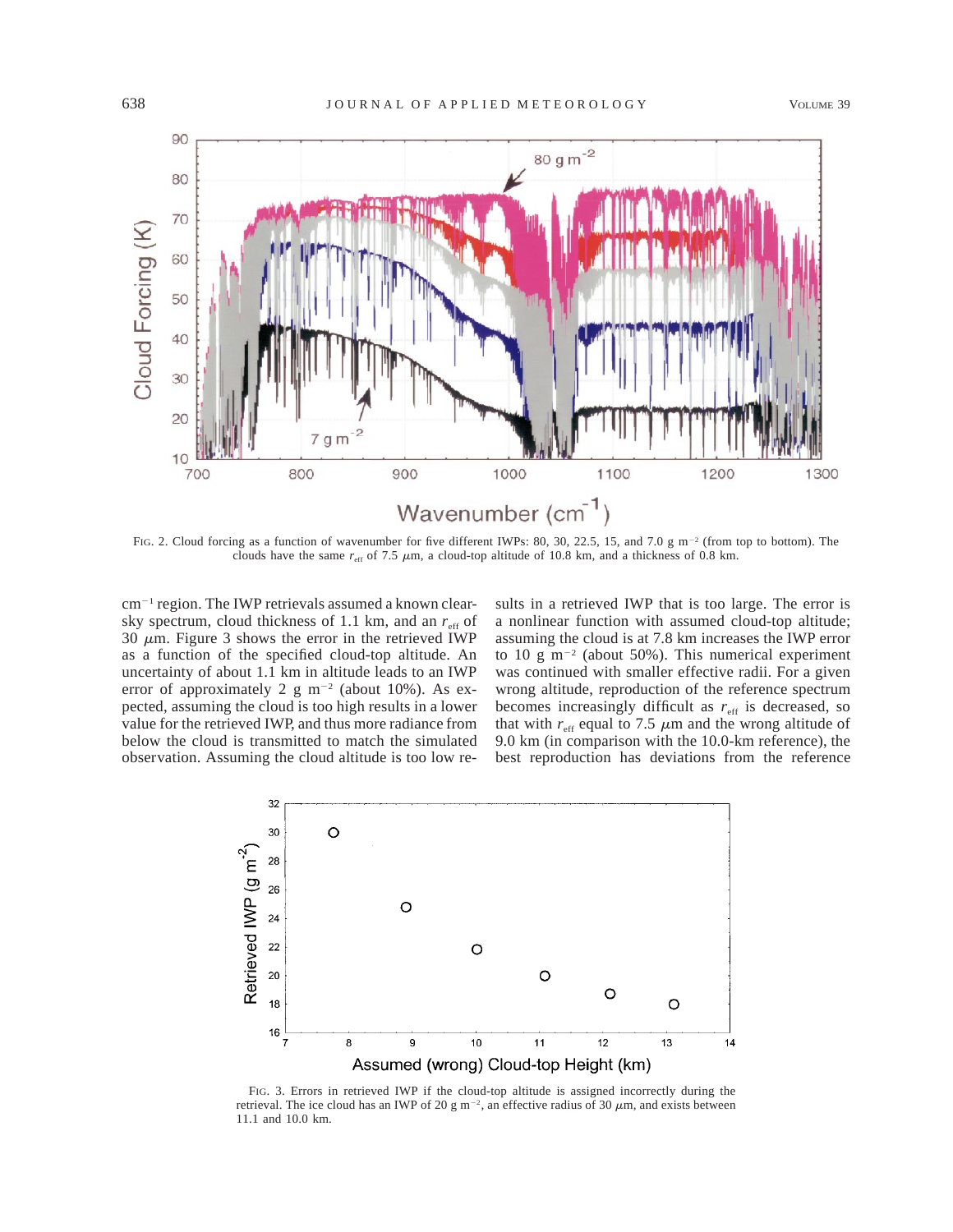

FIG. 4. Cloud forcing as a function of wavenumber for different cloud-base altitudes of 12.1, 11.1, 10.0, 8.9, and 7.8, and 6.6 km (from top to bottom). The cloud has a constant IWP of 10 g m<sup>-2</sup> and an effective radius of 10.5  $\mu$ m. The cloud-top altitude is 13.1 km.

spectrum of about  $\pm 3$  K. Thus, the sensitivity (error due) to the wrong altitude increases with smaller effective radii of cirrus cloud.

The sensitivity of the cloud-forcing spectrum with respect to the cloud thickness also was investigated. For a given cloud top (13.1 km) and IWP (10.0 g m<sup>-2</sup>), the cloud-base altitude was varied from 12.1 to 6.6 km. Figure 4 shows the cloud-forcing spectrum as a function of the cloud-base (or cloud thickness). A 1-km error in cloud thickness leads to a decrease of cloud forcing of about 1.5 and 0.7 K in the wavenumber regions 800– 1000 and  $1100-1200$  cm<sup>-1</sup>, respectively. In comparison with the 5–50-K changes with particle size (see Fig. 1a), changes of 1.5 K or less indicate a relative insensitivity to the thickness of the cloud for fixed IWP.

#### *d. Multilayered clouds*

It is not unusual for a water cloud to exist below a cirrus cloud. To assess the IWP error caused by assuming a single-layered cirrus in a multilayered cloud condition, three sets of numerical experiments were undertaken. The upwelling radiances were computed for a cirrus layer ( $r_{\text{eff}}$  = 7.5  $\mu$ m; IWP = 10, 20, or 40 g  $m^{-2}$ ) at 11.1–10.0 km, with an underlying water cloud  $[r<sub>eff</sub> = 20 \mu m;$  liquid water path (LWP) = 30 g m<sup>-2</sup>] at the cloud-top altitudes ranging from 3.1 to 5.0 km with cloud thickness of approximately 1 km. In each case, IWP and  $r_{\text{eff}}$  were retrieved for an isolated cirrus cloud (the underlying water cloud is assumed to be undetected). The underlying cloud decreases the radiance at the cirrus cloud base and the retrieved cirrus IWP always is greater than the true value. Figure 5 shows the increase in the retrieved cirrus IWP as a function of the altitude of the unseen water cloud below. Not surprisingly, thin cirrus (IWP = 10 g m<sup>-2</sup>) are more susceptible to changes in underlying conditions than are thick cirrus (IWP = 40 g m<sup>-2</sup>); retrieved thin-cirrus IWP ranges from 14.5 to 19.5 g  $m^{-2}$  (with the retrieved  $r_{\text{eff}}$  between 9.6 and 10.875  $\mu$ m), and thick-cirrus IWP ranges from 44 to 47 g m<sup>-2</sup> (with the retrieved  $r_{\text{eff}}$  between 8.025 and 8.625  $\mu$ m). The unseen water cloud at 5.0 km causes a greater change in the cirrus IWP than does the unseen water cloud at 3.1 km, because the emitting layer becomes colder with altitude.

#### *e. Vertical variations in cloud-particle size*

Most passive IR retrieval methods assume the cloud microphysics is distributed uniformly within the cloud. From several example replicator profiles introduced by Heymsfield (1999), there is the suggestion that a nominal midlatitude cirrus cloud can be thought of as having three layers. The upper 1 km consists of small 10- to 50- $\mu$ m ice spheres, the next 1 km has large 300- $\mu$ m columns, and the bottom 2 km reveal medium  $150-\mu m$ aggregates, bullets, and rosettes. This section investigates the sensitivity of the high–spectral resolution radiances to the vertical distribution of particle size in the upper layers of a cirrus cloud with constant IWP. For these calculations, the cloud is divided into two layers; the upper layer occupies 11.1–10.0 km and the lower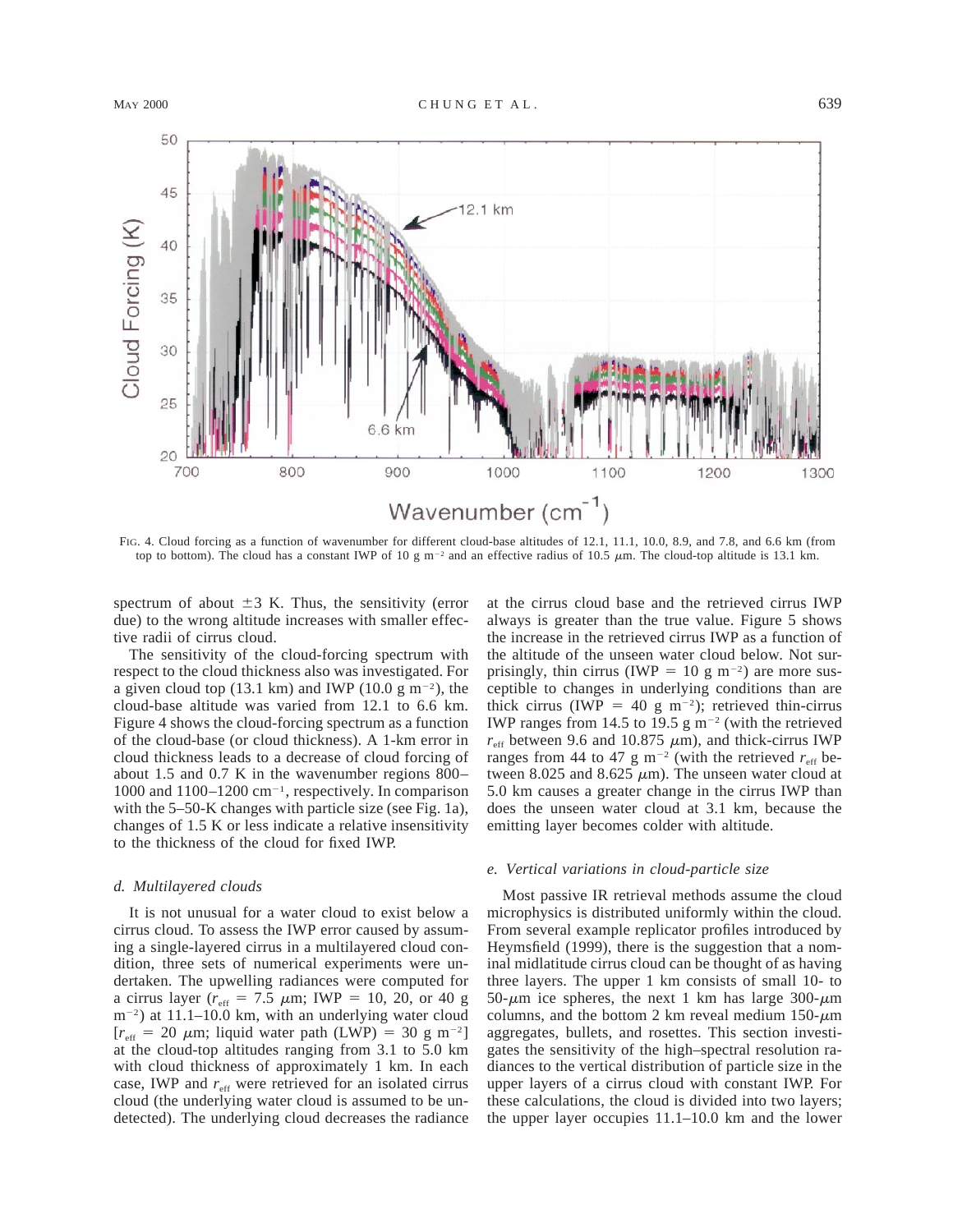

FIG. 5. Errors in retrieved IWP for a multilayered cloud condition, if a single 1-km-thick lower water-cloud layer is present but not accounted for. The cirrus cloud has an effective radius of 7.5  $\mu$ m and exists between 11.1 and 10.0 km. The lower water cloud is approximately 1-km thick at altitudes ranging from 3.1 to 5.0 km and has an LWP of 30 g  $m^{-2}$  and an effective radius of 20  $\mu$ m. The retrieved errors are shown for three cirrus IWP conditions: 40, 20, and 10 g m<sup>-2</sup>.

layer goes from 10.0 to 8.9 km. One layer is composed of small particles ( $r_{\text{eff}}$  = 9.0  $\mu$ m) and the other has large particles ( $r_{\text{eff}}$  = 22.5  $\mu$ m); both layers have the same IWP (5  $\mu$  m<sup>-2</sup>). The cloud forcing of "small particle over large'' and ''large particle over small'' is investigated. With the two layers placed at 10.0 and 11.1 km, calculations show that the cloud forcing by small over large is greater by 1–2 K than by large over small. Figure 6 shows the cloud forcing from these two cloud configurations; the net cloud forcing is similar to that of an ice cloud of particle size of about 13  $\mu$ m. For this case study, it appears that the thin–cirrus cloud forcing is relatively insensitive to vertical variations in cloud particle size and is weighted toward the smaller particle size in average behavior.

## **4. Comparison with HIS measurements**

This section presents comparisons of theoretical calculations of cirrus ice-cloud forcing and interferometer measurements between 700 and 1300  $cm^{-1}$  for three different ice-cloud situations. The upwelling radiance spectra were observed by the HIS instrument mounted on a National Aeronautics and Space Administration (NASA) ER-2 aircraft flying at 20 km during the Subsonic Aircraft Contrail and Cloud Effects Special Study



FIG. 6. The sensitivity of cloud forcing to variations in the vertical distribution of effective radius. Cloud forcing is defined as the brightness temperature difference between a clear-sky and a cloudy-sky radiance. In the top curve, the upper cloud layer has an effective radius of 9.0  $\mu$ m and the lower layer has an effective radius of  $22.5 \mu m$ . The particle sizes are reversed in the lower curve. The cloud has a constant IWP of 10 g  $m^{-2}$  and lies between 11.1 and 8.9 km.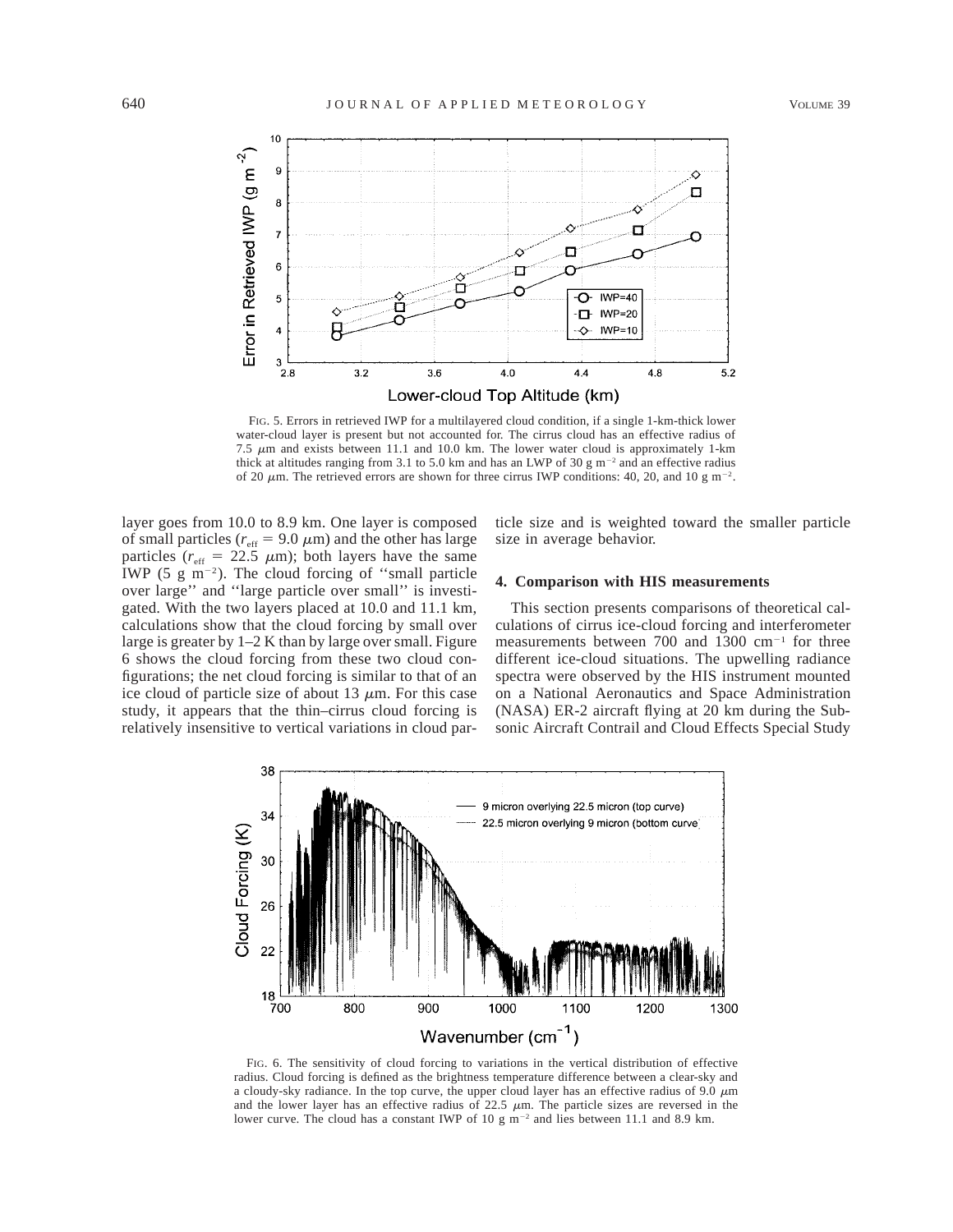(SUCCESS) on 21 April 1996 over the U.S. southern Great Plains. The HIS instrument is a Michelson interferometer with a spectral resolving power  $(\lambda/\Delta\lambda)$  of approximately 3000, covering the spectral range from 3.7 to 16.7  $\mu$ m. The HIS spectra have an unapodized resolution of approximately  $0.35 \text{ cm}^{-1}$  from 600 to 1100  $cm^{-1}$  and 0.7-cm<sup>-1</sup> resolution from 1100 to 2700 cm<sup>-1</sup>. Integrated high-emissivity, temperature-controlled reference blackbodies are used for an absolute calibration. The HIS instrument has a noise equivalent temperature

and reproducibility of about 0.1–0.2 K over much of the spectrum. Revercomb et al. (1988) provide a detailed description of the instrument; Smith et al. (1998) report on the interferometer measurements from SUCCESS. Since the DISORT resolution  $(0.1 \text{ cm}^{-1})$  is different from that of HIS, for the purpose of comparisons, the former spectra are convoluted to the latter resolution using the HIS spectral response function.

Data from SUCCESS clouds labeled as 963, 990, and 998 (from 2024:50 UTC, 2029:20 UTC, and 2031:17 UTC, respectively, during the 21 April 1996 flight) were investigated. The HIS cloud forcing was determined using the observed spectra for cloudy and clear sky; the time between the measurements of the clear and cloudy skies is less than 20 min. DISORT calculations were performed using the radiosonde data from the ARMsite launch at 2030:00 UTC (the ARM site is within 150 km of the three clouds).

The DISORT calculation used the cloud (top and base) altitudes provided independently by the cloud and aerosol lidar system flying on the ER-2 aircraft (Spinhirne et al. 1996). Atmospheric temperature, pressure, and relative humidity were measured with the ARMsite radiosondes (Lesht 1995). These data were used to compute the optical depths from the atmospheric gases by using LBLRTM, which, in turn, become a part of the input data to DISORT. The extinction coefficient, single-scattering albedo, and asymmetry factor of the clouds are determined from the Mie calculations with the distribution function and the effective radius shown in Eqs. (10) and (13), respectively.

Retrieval of the effective radius and ice-water path was made by the following procedure. Numerous spectra were produced by DISORT from various combinations of  $r_{\text{eff}}$  and IWP, which are compared with the corresponding HIS spectra for a ''best'' reproduction of HIS spectra. Although a wide range of wavenumbers is used in comparison, no claim can be made that a unique  $r_{\text{eff}}$  and IWP can be retrieved. The rms deviations are considered in this retrieval process; they are based on spectral measurements and calculations at approximately 725 and 210 wavenumbers in the 800–1000 cm<sup>-1</sup> and  $1150-1200$  cm<sup>-1</sup> regions, respectively.

SUCCESS Cloud 998, observed at 2031:17 UTC on 21 April 1996, consists of two layers: one extends from 11.445 to 10.530 km (implying a thickness for the upper cloud of 0.915 km), and the other is found between 2.355 and 2.130 km (0.225-km thick). Here, two layers of Cloud 998 are assumed to have the same composition (i.e., same  $r_{\text{eff}}$ ), so that the retrieved IWP represents the entire composite (two-layered) cloud. The  $r_{\text{eff}}$  and IWP are retrieved by matching the DISORT calculation to the HIS measurements, aided by rms calculations. Close agreement between the HIS measurement and DISORT calculation is found to occur with an  $r_{\text{eff}}$  in the range of 7.2–7.7  $\mu$ m and with IWP in the range of 6.6–7.1 g m<sup>-2</sup>. The rms differences of observed and calculated spectra are less than 1.5 K in 800–1000 cm<sup>-1</sup> and 2.5 K in  $1150-1250$  cm<sup>-1</sup>. Figure 7 shows the HIS spectrum and the DISORT calculation with  $r_{\text{eff}}$  of 7.35  $\mu$ m and IWP equal to 6.85 g  $m^{-2}$ . To make it easier to distinguish the two spectra, 10 K is added to the HIS spectra in Fig. 7 (also in Figs. 8 and 9). The difference of the two spectra is shown as a third spectra near the bottom of the figure. The unusual inverted *S* shape in 800–1000  $cm<sup>-1</sup>$ , characteristic of small–particle size cirrus clouds, is apparent. As mentioned earlier, Smith et al. (1998) have reported an observation of this *S* shape and its association with small-particle cirrus. Their retrieved value of  $r_{\text{eff}}$  equal to 7.0  $\mu$ m is in good agreement with the current calculation.

SUCCESS cloud 990, observed at 2029:20 UTC on 21 April 1996, is composed of layers at 10.515–9.690, 8.820–7.365, and 1.665–1.260 km. Again, a composite IWP for all three layers is retrieved. The best DISORT result is obtained with  $r_{\text{eff}}$  of 37.5  $\mu$ m and IWP equal to 55.0 g  $m^{-2}$ ; rms differences of observed and calculated spectra are 1.9 K  $(800-1000 \text{ cm}^{-1})$  and 4.1 K  $(1150-1250 \text{ cm}^{-1})$ . Figure 8 shows the comparison between the HIS observation and the DISORT calculation. In contrast to the small-particle cirrus of Fig. 7, a largerparticle cirrus appears to be less sensitive to  $r_{\text{eff}}$  and IWP and the quality of the comparison does not change greatly as  $r_{\text{eff}}$  changes by 10.0  $\mu$ m or IWP changes by  $10 \text{ g m}^{-2}$ . SUCCESS cloud 963, observed at 2024:50 UTC on 21 April 1996, has three layers from 10.830 to 9.600 km, 9.255 to 7.950 km, and 7.575 to 7.305 km. The current calculations suggest  $r_{\text{eff}}$  is 37.5  $\mu$ m and the three-layer composite IWP is 604 g m<sup>-2</sup>; rms differences are 1.8 K (800–1000 cm<sup>-1</sup>) and 4.5 K (1150–  $1250 \text{ cm}^{-1}$ ). Both calculated and observed spectra of cloud forcing are shown in Fig. 9. The ground temperature was 295.2 K and the temperature at the top of the atmosphere (20 km) was 216.7 K so that the cloud forcing in excess of 70 K seen in Fig. 9 indicates that this cloud is almost completely opaque. In these large optical depths, the cloud forcing is insensitive to  $r_{\text{eff}}$  and IWP; therefore, the retrieved  $r_{\text{eff}}$  and IWP are subject to much greater uncertainty. No markedly different spectra are produced by changes of  $r_{\text{eff}}$  within 10.0  $\mu$ m or IWP within 50 g m<sup>-2</sup> for cloud 963. The cloud forcing spectra of clouds 990 and 963 in Figs. 8 and 9 also are nearly constant with wavenumber between 800 and 1000  $cm^{-1}$ in contrast with cloud 998 in Fig. 7.

One may speculate that the assumption of spherical ice particles may be more forgiving in the smaller-par-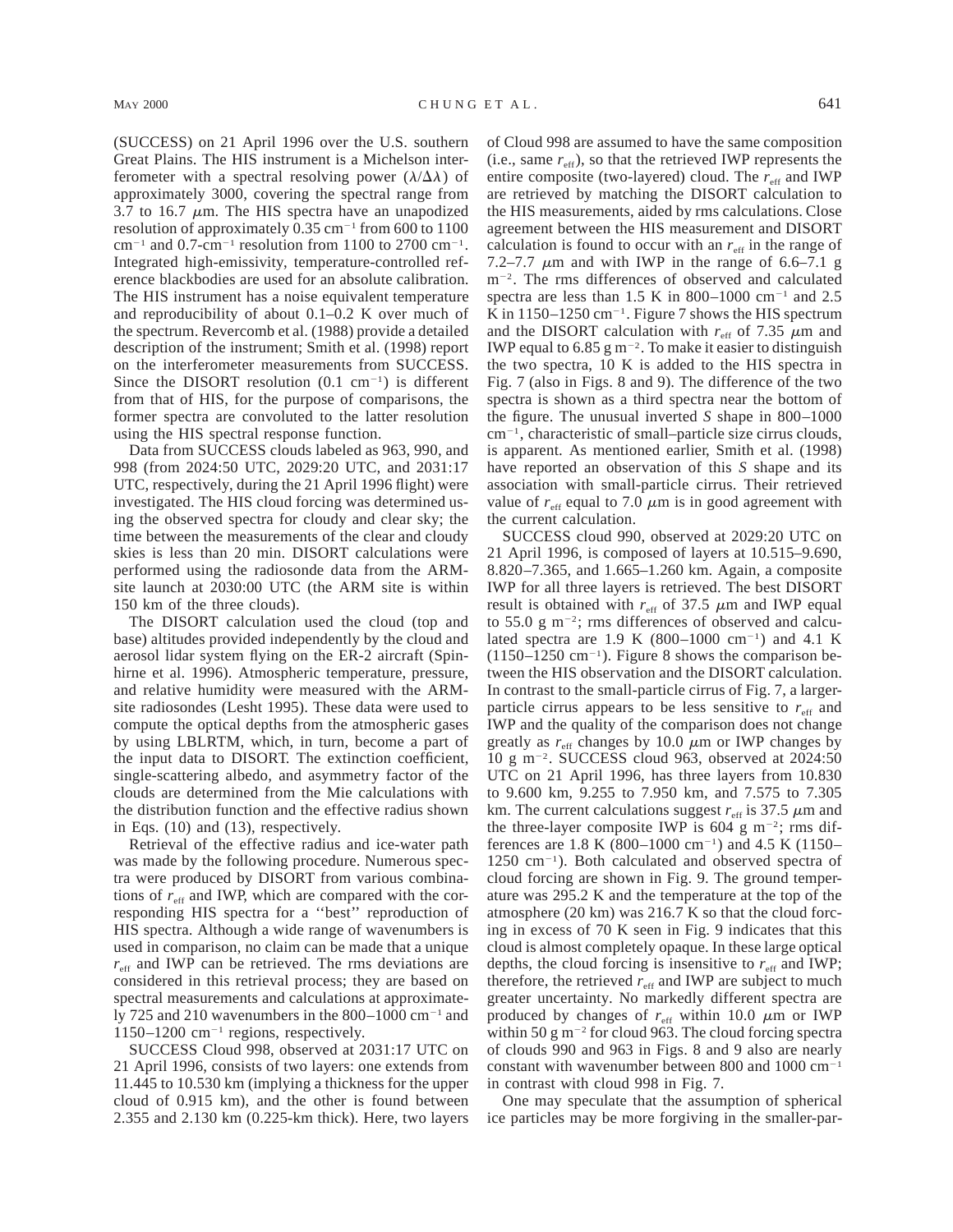

FIG. 7. Cloud forcing as a function of wavenumber for an HIS observed spectrum during the SUCCESS experiment (cloud 998) and results from a DISORT calculation with an effective radius of 7.35  $\mu$ m and an IWP of 6.85 g m<sup>-2</sup>. Here, 10 K is added to the HIS spectrum (top) for clearer distinction from the DISORT calculation (middle). The bottom spectrum is the difference between the two at wavenumbers of HIS resolution used in the rms calculation.

ticle case (cloud 998) than in larger-particle cases (cloud 990 or 963), because the comparison with HIS data is much better in cloud 998 than in the other cases. Further case studies are planned to explore this premise and to validate the use of Henyey–Greenstein functions.

## **5. Conclusions**

Calculations of high–spectral resolution IR radiances in cirrus cloud situations indicate that cloud forcing (clear minus cloudy) spectra are sensitive to ice-particle size, ice-water path, and cloud altitude. They are less sensitive to cloud thickness and lower-layer clouds.

A numerical procedure based on the DISORT algo-

rithm is used to retrieve the effective radius and icewater path of cloud layers. The state of the atmosphere (temperature and  $H_2O$  profiles and optical depths of other atmospheric gases) is assumed to be known. The cloud boundaries in this work are determined by the airborne lidar system; alternatively, the  $CO_2$ -slicing method can be used with 500-m uncertainty (see section 3c). Ice particles were treated as spheres, and the scattering function was approximated by the Henyey– Greenstein function; future model calculations will incorporate more realistic particle shapes and scattering functions.

The best sets of effective radius and ice-water path can reproduce the observed HIS cloud forcing to within



FIG. 8. Same as Fig. 7 but for cloud 990 and results from a DISORT calculation with an effective radius of 37.5  $\mu$ m and an IWP of 55 g m<sup>-2</sup>.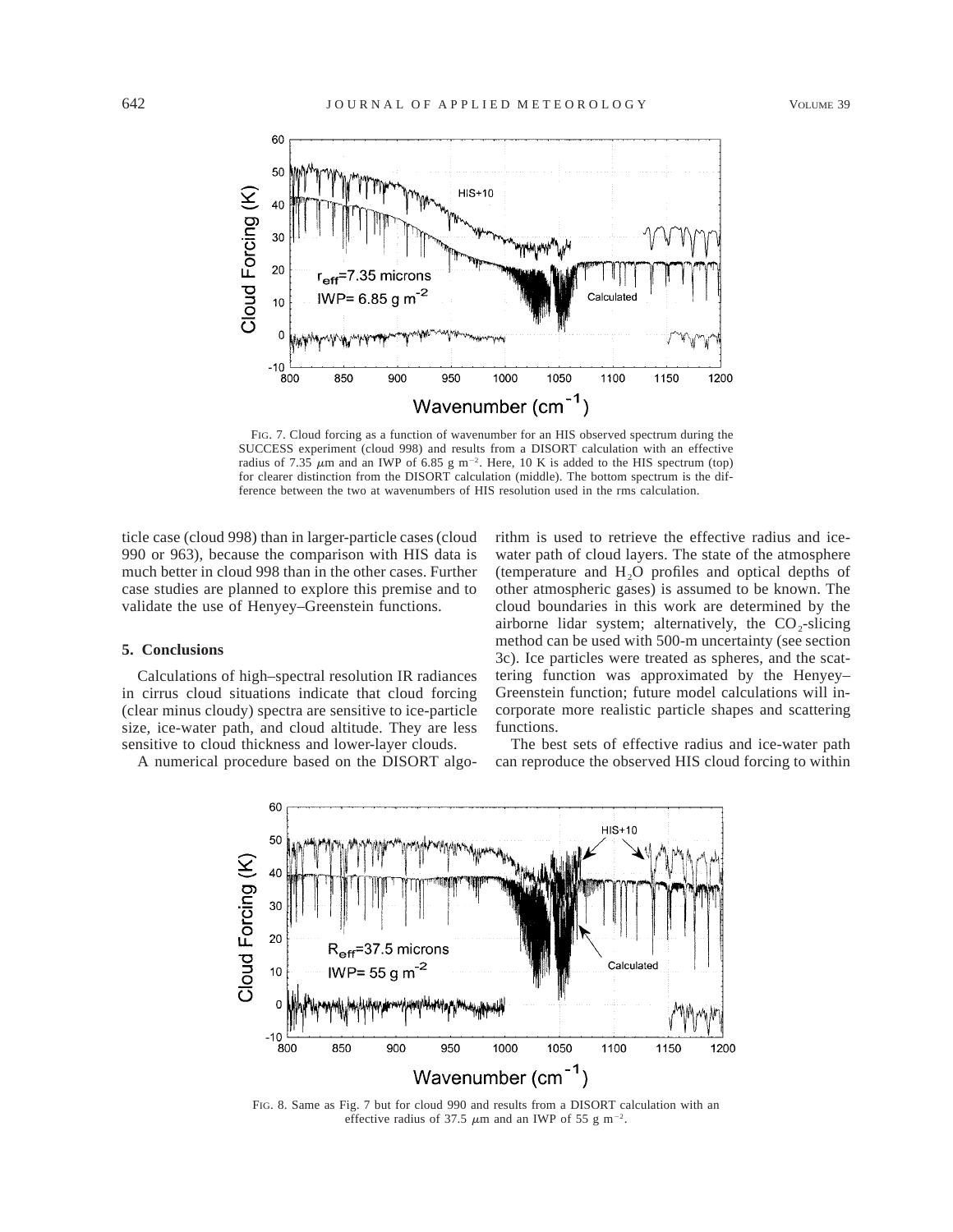

FIG. 9. Same as Fig. 7 but for cloud 963 and results from a DISORT calculation with an effective radius of 37.5  $\mu$ m and an IWP of 604 g m<sup>-2</sup>.

2 K in 800–1000 cm<sup>-1</sup> and to within 4.5 K in 1150– 1250 cm<sup>-1</sup> for both small ( $r_{\text{eff}}$  < 10  $\mu$ m)- and large ( $r_{\text{eff}}$ )  $> 10 \mu$ m)-particle clouds. Measured HIS spectra have been used to infer a range of ice particle sizes between 7.5 and 37.5  $\mu$ m with ice–water paths between 10 and 600 g m<sup>-2</sup>. The reasonable reproduction in a wide window region shows the reliability of the DISORT-based algorithm. This process becomes less reliable, however, as the cloud opaqueness increases. Clouds with IWP greater than 50 g m<sup>-2</sup> (130 g m<sup>-2</sup>) and small (large) particles of  $r_{\text{eff}}$  of 7.5  $\mu$ m ( $r_{\text{eff}} = 30 \mu$ m) are found to be opaque (see section 3b).

One conclusion from these comparisons of measured and calculated spectra is that pending high–spectral resolution sounders in polar orbit on EOS and METOP will be capable of characterizing both  $r_{\text{eff}}$  and IWP with 20%–30% variation in the estimated values.

Another conclusion is that broadband (from 10 to 20  $cm^{-1}$  resolution) measurements from the pending EOS imagers have the potential to distinguish large  $(>10$  $\mu$ m)– from small (<10  $\mu$ m)–particle size cirrus clouds. It has been found that cirrus clouds with small ice particles exhibit a nonlinear *S*-shaped cloud forcing in 800–  $1000 \text{ cm}^{-1}$  that gradually disappears as the particle size is increased. Utilizing this characteristic shape, three or four broadband measurements in the IR window region between 800 and 1000  $cm^{-1}$  can be used for a rough distinction between the large– and small–particle size cirrus as well as IWP estimates. The spectra from 1000 to  $1300 \text{ cm}^{-1}$  do not show strong spectral dependence on  $r_{\text{eff}}$  and IWP; hence this spectral region may be useful for retrieving complementary optical depths. Suitable imager applications may include detection and mapping of the global distribution of aircraft contrails as well as cirrus clouds.

*Acknowledgments.* The authors gratefully acknowledge Drs. Wiscombe and Tsay for providing them with the computer code of DISORT. This work was funded by NASA Grant NAS5-31367.

#### **REFERENCES**

- Ackerman, S. A., W. L. Smith, J. D. Spinhirne, and H. E. Revercomb, 1990: The 27–28 October 1986 FIRE IFO cirrus case study: Spectral properties of cirrus clouds in the  $8-12 \mu m$  window. *Mon. Wea. Rev.,* **118,** 2377–2388.
- Chandrasekhar, S., 1960: *Radiative Transfer.* Dover Press, 393 pp.
- Clough, S. A., M. J. Iacono, and J.-L. Moncet, 1992: Line-by-line calculation of atmospheric fluxes and cooling rates: Application to water vapor. *J. Geophys. Res.,* **97,** 15 761–15 785.
- Deirmendjian, D., 1964: Scattering and polarization properties of water clouds and hazes in the visible and infrared. *Appl. Opt.,* **3,** 187–196.
- Frey, R. A., B. A. Baum, W. P. Menzel, S. A. Ackerman, C. C. Moeller, and J. D. Spinhirne, 1999: A comparison of cloud top heights computed from airborne lidar and MAS radiance data using CO<sub>2</sub> slicing. *J. Geophys. Res.,* **104,** 24 547–24 555.
- Heymsfield, A., cited 1999: Vertical profiles of replicator data from two cases from FIRE-II (25 November and 5 December). [Available online at http://www.mmm.ucar.edu/science/cirrus/]
- Lesht, B. M., 1995: An evaluation of ARM radiosonde operational performance. Preprints, *Ninth Symp. on Meteorological Observations and Instrumentation,* Charlotte, NC, Amer. Meteor. Soc., 6–10.
- Liou, K. N., 1986: Influence of cirrus clouds on weather and climate processes: A global perspective. *Mon. Wea. Rev.,* **114,** 1167– 1199.
- Revercomb, H. E., H. Buijs, H. B. Howell, D. D. LaPorte, W. L. Smith, and L. A. Sromovsky, 1988: Radiometric calibration of IR Fourier transform spectrometers: Solution to a problem with the High Spectral Resolution Interferometer Sounder. *Appl. Opt.,* **27,** 3210–3218.
- Smith, W. L., and R. Frey, 1990: On cloud altitude determinations from High Spectral Resolution Interferometer Sounder (HIS) observations. *J. Appl. Meteor.,* **29,** 658–662.
	- , X. L. Ma, S. A. Ackerman, H. E. Revercomb, and R. O. Knu-